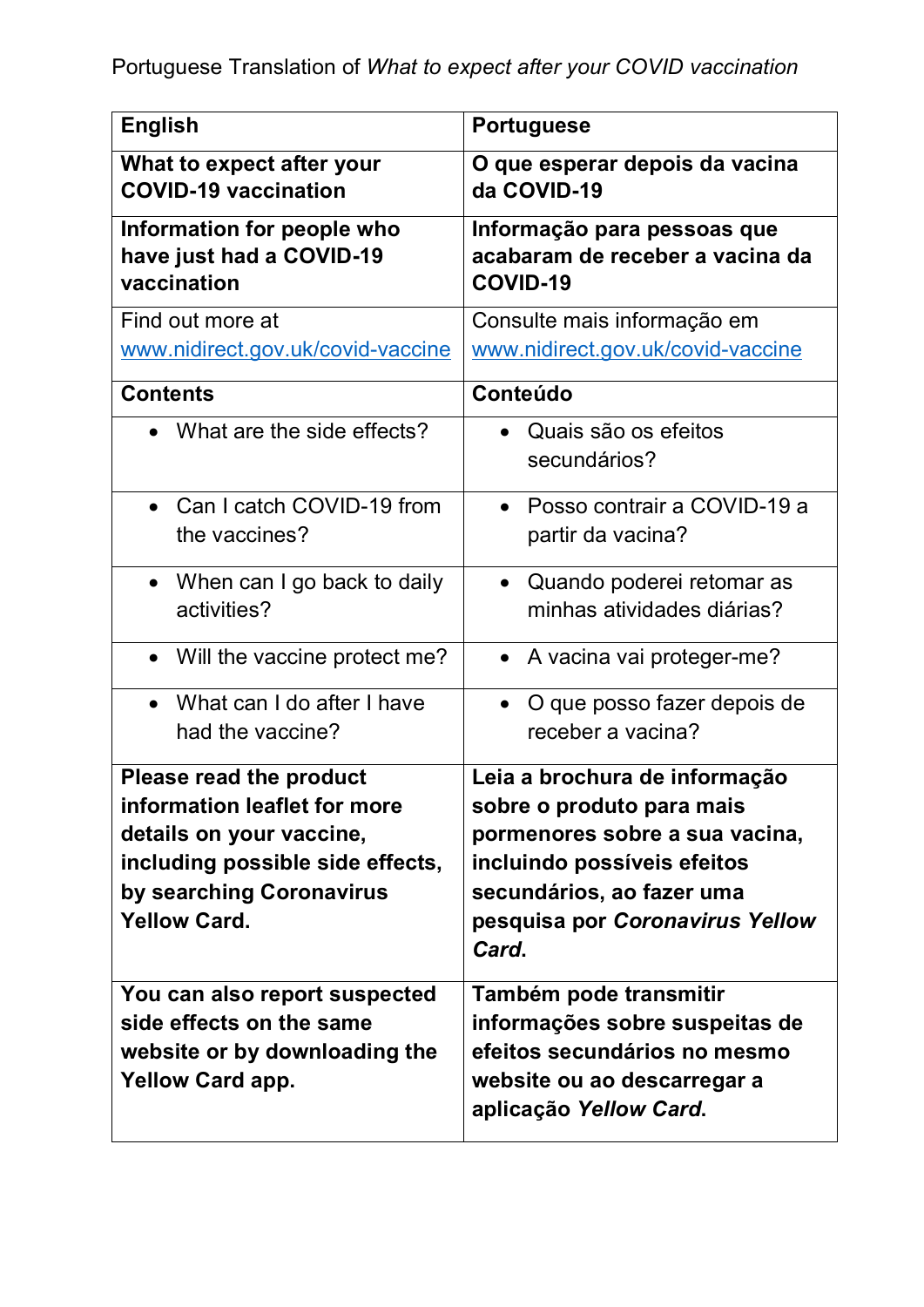| https://coronavirus-                                                                                                                                                                                                                        | https://coronavirus-                                                                                                                                                                                                                                                                                        |
|---------------------------------------------------------------------------------------------------------------------------------------------------------------------------------------------------------------------------------------------|-------------------------------------------------------------------------------------------------------------------------------------------------------------------------------------------------------------------------------------------------------------------------------------------------------------|
| yellowcard.mhra.gov.uk                                                                                                                                                                                                                      | yellowcard.mhra.gov.uk                                                                                                                                                                                                                                                                                      |
| People who are most at risk<br>from the complications of<br>coronavirus (COVID-19) are<br>being offered the COVID-19<br>vaccination. This leaflet tells<br>you what to expect after you<br>have had your primary or<br>booster vaccination. | <b>Estamos a vacinar</b><br>prioritariamente as pessoas com<br>um nível de risco mais elevado de<br>complicações do coronavírus<br>(COVID-19). Esta brochura explica<br>o que esperar após receber a<br>primeira dose ou a dose de<br>reforço da vacina.                                                    |
| What are the side effects?                                                                                                                                                                                                                  | Quais são os efeitos<br>secundários?                                                                                                                                                                                                                                                                        |
| Like all medicines, vaccines can<br>cause side effects. Most of these<br>are mild and short-term, and not<br>everyone gets them. The very<br>common side effects are the same<br>and should still only last a day or<br>two.                | Tal como acontece com todos os<br>medicamentos, as vacinas podem<br>causar efeitos secundários. A maior<br>parte destes efeitos são ligeiros e<br>passam rapidamente e não afetam<br>todas as pessoas. Os efeitos<br>secundários muito comuns são os<br>mesmos e devem passar depois de<br>um ou dois dias. |
| Very common side effects in the<br>first day or two include:                                                                                                                                                                                | Os efeitos secundários muito<br>comuns nos primeiros dois dias<br>incluem:                                                                                                                                                                                                                                  |
| having a painful, heavy<br>$\bullet$<br>feeling and tenderness in<br>the arm where you had your<br>injection                                                                                                                                | sensação de dor, peso e<br>$\bullet$<br>sensibilidade no braço onde<br>recebeu a injeção.                                                                                                                                                                                                                   |
| feeling tired                                                                                                                                                                                                                               | sensação de cansaço.                                                                                                                                                                                                                                                                                        |
| headache, aches and chills<br>$\bullet$                                                                                                                                                                                                     | dores de cabeça, dores<br>$\bullet$<br>generalizadas e calafrios.                                                                                                                                                                                                                                           |
| You may also have flu like                                                                                                                                                                                                                  | Também poderá ter sintomas de                                                                                                                                                                                                                                                                               |
| symptoms with episodes of                                                                                                                                                                                                                   | gripe com episódios de arrepios ou                                                                                                                                                                                                                                                                          |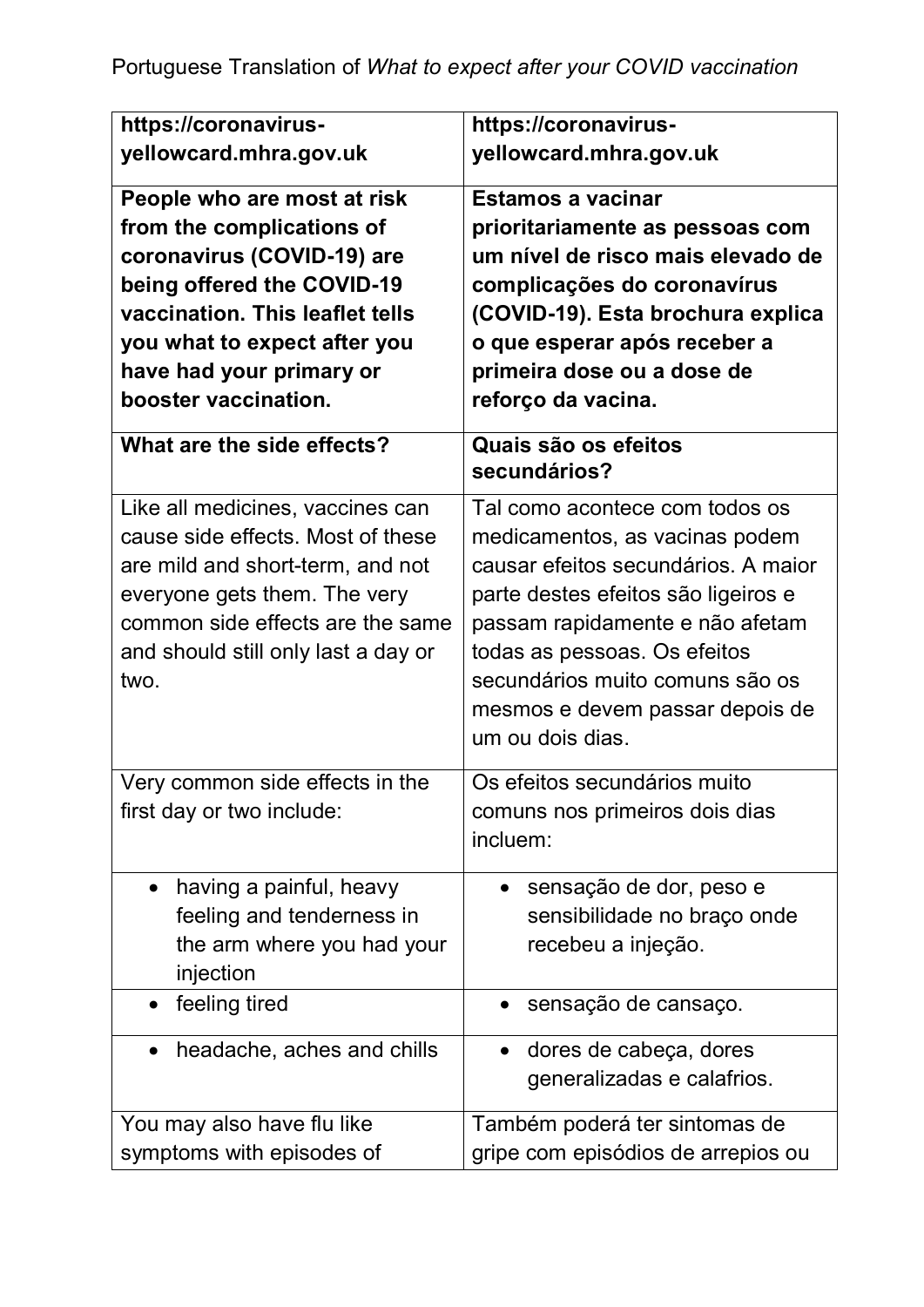| shivering and shaking for a day or                                                                                                                                                                                                                                                                                                           | de tremores durante um ou dois                                                                                                                                                                                                                                                                                                                                                                                |
|----------------------------------------------------------------------------------------------------------------------------------------------------------------------------------------------------------------------------------------------------------------------------------------------------------------------------------------------|---------------------------------------------------------------------------------------------------------------------------------------------------------------------------------------------------------------------------------------------------------------------------------------------------------------------------------------------------------------------------------------------------------------|
| two. However, a high temperature*                                                                                                                                                                                                                                                                                                            | dias. Contudo, a febre alta* também                                                                                                                                                                                                                                                                                                                                                                           |
| could also indicate that you have                                                                                                                                                                                                                                                                                                            | pode ser indicação de que tem                                                                                                                                                                                                                                                                                                                                                                                 |
| COVID-19 or another infection.                                                                                                                                                                                                                                                                                                               | COVID-19 ou outra infeção. Pode                                                                                                                                                                                                                                                                                                                                                                               |
| You can rest and take the normal                                                                                                                                                                                                                                                                                                             | descansar e tomar uma dose normal                                                                                                                                                                                                                                                                                                                                                                             |
| dose of paracetamol (follow the                                                                                                                                                                                                                                                                                                              | de paracetamol (siga as instruções                                                                                                                                                                                                                                                                                                                                                                            |
| advice in the packaging) to help                                                                                                                                                                                                                                                                                                             | na embalagem) para se sentir                                                                                                                                                                                                                                                                                                                                                                                  |
| make you feel better.                                                                                                                                                                                                                                                                                                                        | melhor.                                                                                                                                                                                                                                                                                                                                                                                                       |
| *If you are on chemotherapy and<br>have a high temperature, contact<br>your local cancer care unit.                                                                                                                                                                                                                                          | *Se estiver a fazer quimioterapia ou<br>se tiver febre alta, contacte a sua<br>unidade local de cuidados para o<br>cancro.                                                                                                                                                                                                                                                                                    |
| An uncommon side effect is<br>swollen glands in the armpit or<br>neck on the same side as the arm<br>where you had the vaccine. This<br>can last for around 10 days, but if<br>it lasts longer see your doctor. If<br>you are due for a mammogram in<br>the few weeks after the vaccine,<br>then you should mention that<br>when you attend. | As glândulas inchadas na axila ou<br>no pescoço no mesmo lado onde<br>recebeu a vacina são um efeito<br>secundário pouco comum. Isto pode<br>persistir durante cerca de 10 dias<br>mas, se não passar após este<br>período, contacte o seu médico. Se<br>tiver uma mamografia agendada<br>para as semanas seguintes à data<br>em que recebeu a vacina, deverá<br>mencionar a vacina quando for à<br>consulta. |
| What should I do if I am                                                                                                                                                                                                                                                                                                                     | O que devo fazer se estiver                                                                                                                                                                                                                                                                                                                                                                                   |
| concerned about my                                                                                                                                                                                                                                                                                                                           | preocupado(a) com os meus                                                                                                                                                                                                                                                                                                                                                                                     |
| symptoms?                                                                                                                                                                                                                                                                                                                                    | sintomas?                                                                                                                                                                                                                                                                                                                                                                                                     |
| These symptoms normally last                                                                                                                                                                                                                                                                                                                 | Normalmente, os sintomas duram                                                                                                                                                                                                                                                                                                                                                                                |
| less than a week. If your                                                                                                                                                                                                                                                                                                                    | menos de uma semana. Se os seus                                                                                                                                                                                                                                                                                                                                                                               |
| symptoms seem to get worse or if                                                                                                                                                                                                                                                                                                             | sintomas estiverem a piorar ou se                                                                                                                                                                                                                                                                                                                                                                             |
| you are concerned, call your GP                                                                                                                                                                                                                                                                                                              | estiver preocupado(a), telefone ao                                                                                                                                                                                                                                                                                                                                                                            |
| or Out of Hours service. If you do                                                                                                                                                                                                                                                                                                           | seu médico de família (GP) ou                                                                                                                                                                                                                                                                                                                                                                                 |
| seek advice from a doctor or                                                                                                                                                                                                                                                                                                                 | serviço de atendimento fora de                                                                                                                                                                                                                                                                                                                                                                                |
| nurse, make sure you tell them                                                                                                                                                                                                                                                                                                               | horas. Se contactar um profissional                                                                                                                                                                                                                                                                                                                                                                           |
| about your vaccination (show                                                                                                                                                                                                                                                                                                                 | médico ou de enfermagem,                                                                                                                                                                                                                                                                                                                                                                                      |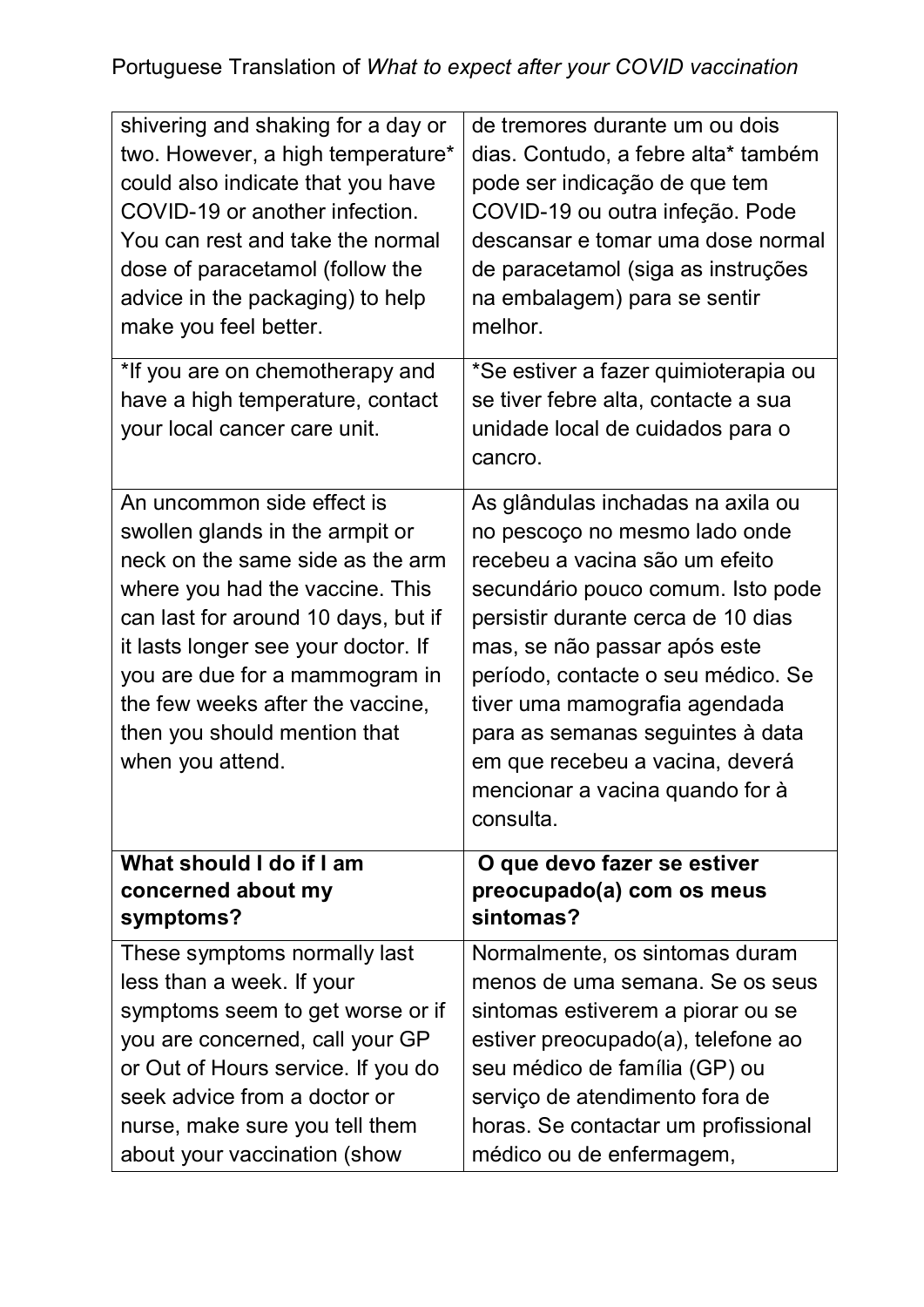| them the vaccination card $-$ keep<br>your card safe) so that they can<br>assess you properly. You can also<br>report suspected side effects of<br>vaccines and medicines through<br>the Yellow Card scheme. You can<br>do this online by searching<br>Coronavirus Yellow Card or by<br>downloading the Yellow Card app.                                                                                                                                              | certifique-se de que lhe diz que<br>recebeu a vacina (mostre-lhe o<br>cartão da vacina - guarde-o num<br>local seguro) para poder ser<br>adequadamente avaliado(a).<br>Também pode transmitir<br>informações sobre suspeitas de<br>efeitos secundários das vacinas ou<br>medicamentos através do esquema<br>Yellow Card. Pode fazê-lo online ao<br>fazer uma pesquisa por Coronavirus<br>Yellow Card ou ao descarregar a<br>aplicação Yellow Card.                                                                                                                    |
|-----------------------------------------------------------------------------------------------------------------------------------------------------------------------------------------------------------------------------------------------------------------------------------------------------------------------------------------------------------------------------------------------------------------------------------------------------------------------|-----------------------------------------------------------------------------------------------------------------------------------------------------------------------------------------------------------------------------------------------------------------------------------------------------------------------------------------------------------------------------------------------------------------------------------------------------------------------------------------------------------------------------------------------------------------------|
| https://coronavirus-                                                                                                                                                                                                                                                                                                                                                                                                                                                  | https://coronavirus-                                                                                                                                                                                                                                                                                                                                                                                                                                                                                                                                                  |
| yellowcard.mhra.gov.uk                                                                                                                                                                                                                                                                                                                                                                                                                                                | yellowcard.mhra.gov.uk                                                                                                                                                                                                                                                                                                                                                                                                                                                                                                                                                |
| Are there other more serious                                                                                                                                                                                                                                                                                                                                                                                                                                          | Há outros efeitos secundários                                                                                                                                                                                                                                                                                                                                                                                                                                                                                                                                         |
| side effects?                                                                                                                                                                                                                                                                                                                                                                                                                                                         | mais graves?                                                                                                                                                                                                                                                                                                                                                                                                                                                                                                                                                          |
| There have been reports of an<br>extremely rare condition involving<br>blood clots and unusual bleeding<br>after the AstraZeneca and<br>Janssen vaccines. Because of the<br>high risk of complications and<br>death from COVID-19, the<br><b>Medicines and Healthcare</b><br>products Regulatory Agency<br>(MHRA), the World Health<br>Organisation and the European<br>Medicines Agency have concluded<br>that the balance is very much in<br>favour of vaccination. | Houve recentemente notícias de<br>uma condição extremamente rara<br>que envolve coágulos sanguíneos e<br>sangramento invulgar após as<br>vacinas da AstraZeneca e Janssen.<br>Devido ao risco muito elevado de<br>complicações e morte em resultado<br>da COVID-19, a Medicines and<br><b>Healthcare Products Regulatory</b><br>Agency (Agência Reguladora de<br>Produtos de Saúde e<br>Medicamentos, "MHRA" na sigla em<br>inglês), a Organização Mundial da<br>Saúde e a Agência Europeia de<br>Medicamentos concluíram que o<br>balanço é muito a favor da vacina. |
| If you experience any of the                                                                                                                                                                                                                                                                                                                                                                                                                                          | Se tiver algum dos seguintes                                                                                                                                                                                                                                                                                                                                                                                                                                                                                                                                          |
| following from more than 4 days                                                                                                                                                                                                                                                                                                                                                                                                                                       | sintomas após 4 dias e dentro de                                                                                                                                                                                                                                                                                                                                                                                                                                                                                                                                      |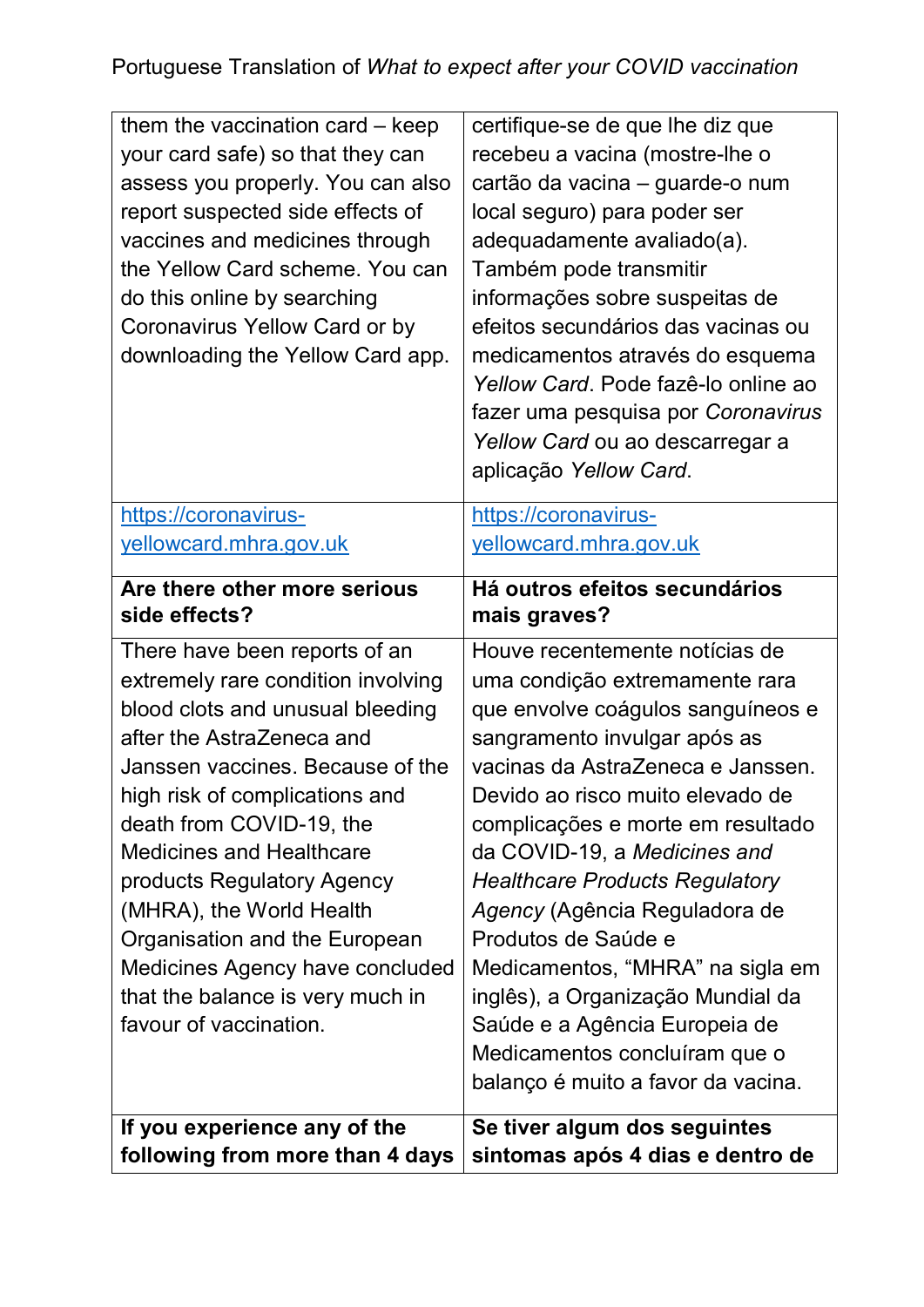| and within 28 days after<br>vaccination you should seek                                                                                                          | 28 dias de receber a vacina, deve<br>consultar urgentemente o seu                                                                                            |
|------------------------------------------------------------------------------------------------------------------------------------------------------------------|--------------------------------------------------------------------------------------------------------------------------------------------------------------|
| medical advice urgently from                                                                                                                                     | médico de família (GP) ou                                                                                                                                    |
| your GP or Emergency                                                                                                                                             | departamento de urgências                                                                                                                                    |
| Department.                                                                                                                                                      | hospitalares.                                                                                                                                                |
| a new, severe headache<br>which is not helped by usual<br>painkillers or is getting worse                                                                        | uma nova dor de cabeça<br>intensa que não melhore com<br>analgésicos ou que esteja a<br>piorar.                                                              |
| an unusual headache which<br>seems worse when lying<br>down or bending over or<br>may be accompanied by                                                          | uma dor de cabeça invulgar<br>$\bullet$<br>que pareça tornar-se mais<br>intensa quando se deitar ou<br>dobrar, ou que possa ser<br>acompanhada de:           |
| blurred vision, nausea<br>and vomiting                                                                                                                           | - visão turva, náusea e<br>vómitos.                                                                                                                          |
| difficulty with your<br>speech                                                                                                                                   | - dificuldade com a fala.                                                                                                                                    |
| weakness, drowsiness<br>or seizures                                                                                                                              | fraqueza, tonturas ou<br>convulsões.                                                                                                                         |
| new, unexplained pinprick                                                                                                                                        | hematomas novos com                                                                                                                                          |
| bruising or bleeding                                                                                                                                             | pontinhos negros ou<br>sangramento sem explicação.                                                                                                           |
| shortness of breath, chest<br>$\bullet$<br>pain, leg swelling or<br>persistent abdominal pain                                                                    | falta de ar, dores no peito,<br>$\bullet$<br>pernas inchadas ou dor<br>abdominal persistente.                                                                |
| Worldwide, rare cases of<br>inflammation of the heart called<br>myocarditis or pericarditis have<br>been reported after Pfizer and<br>Moderna COVID-19 vaccines. | Recentemente, houve casos de<br>inflamações do coração chamados<br>de miocardite ou pericardite após as<br>vacinas da Pfizer e Moderna contra<br>a COVID-19. |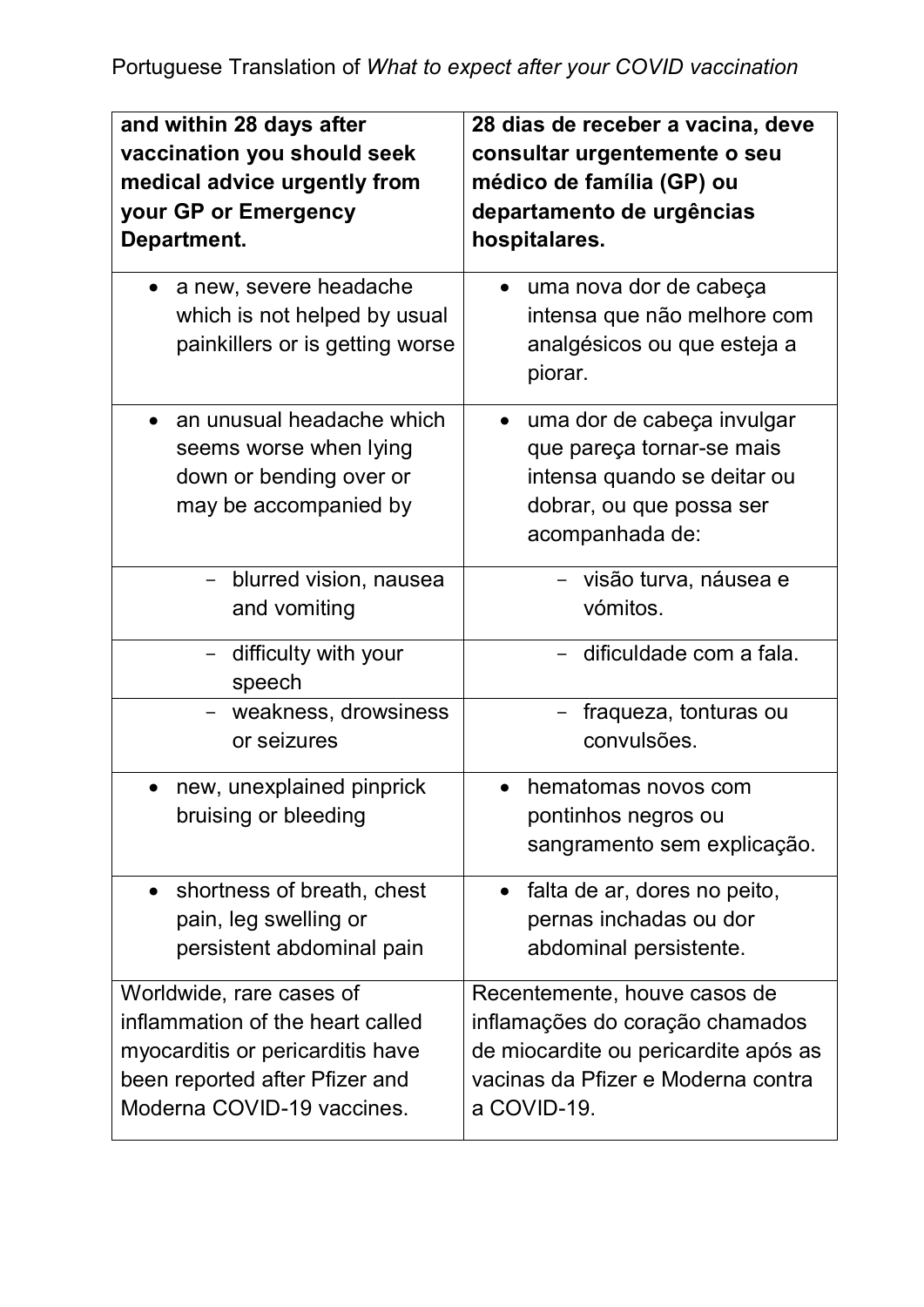| These cases have been seen                 | Estes casos ocorreram                            |
|--------------------------------------------|--------------------------------------------------|
| mostly in younger men within               | principalmente em homens mais                    |
| several days after vaccination.            | jovens, vários dias após receberem               |
| Most of these people recovered             | a vacina. A maior parte destas                   |
| and felt better following rest and         | pessoas recuperou e sentiu-se                    |
| simple treatments.                         | melhor após repouso e tratamento                 |
|                                            | simples.                                         |
| You should seek medical advice             | Deve procurar urgentemente                       |
| urgently if you experience:                | assistência médica, se tiver:                    |
| chest pain                                 | dores no peito.                                  |
| shortness of breath<br>$\bullet$           | falta de ar.<br>$\bullet$                        |
| feelings of having a fast-<br>$\bullet$    | ritmo cardíaco acelerado,<br>$\bullet$           |
| beating, fluttering, or                    | palpitações ou o coração a                       |
| pounding heart                             | bater com muita força.                           |
| Can I catch COVID-19 from the<br>vaccines? | Posso contrair a COVID-19 a partir<br>da vacina? |
| You cannot catch COVID-19 from             | Não é possível uma pessoa contrair               |
| the vaccine but it is possible to          | a COVID-19 a partir da vacina, mas               |
| have caught COVID-19 and not               | é possível já ter contraído a COVID-             |
| realise you have the symptoms              | 19 e não se aperceber de que tem                 |
| until after your vaccination               | sintomas até depois da consulta da               |
| appointment.                               | vacina.                                          |
| Although a fever can occur within          | Embora possa ter febre dentro de                 |
| a day or two of vaccination, if you        | um ou dois dias depois de receber a              |
| have any other COVID-19                    | vacina, caso tenha outros sintomas               |
| symptoms or your fever lasts               | de COVID-19 ou se a sua febre                    |
| longer, stay at home and arrange           | durar mais tempo fique em casa e                 |
| to have a test.                            | faça um teste à COVID-19.                        |
| When can I go back to daily                | Quando poderei retomar as                        |
| activities?                                | minhas atividades diárias?                       |
|                                            |                                                  |
| You should be able to resume               | Deverá poder retomar as suas                     |
| activities that are normal for you         | atividades normais desde que se                  |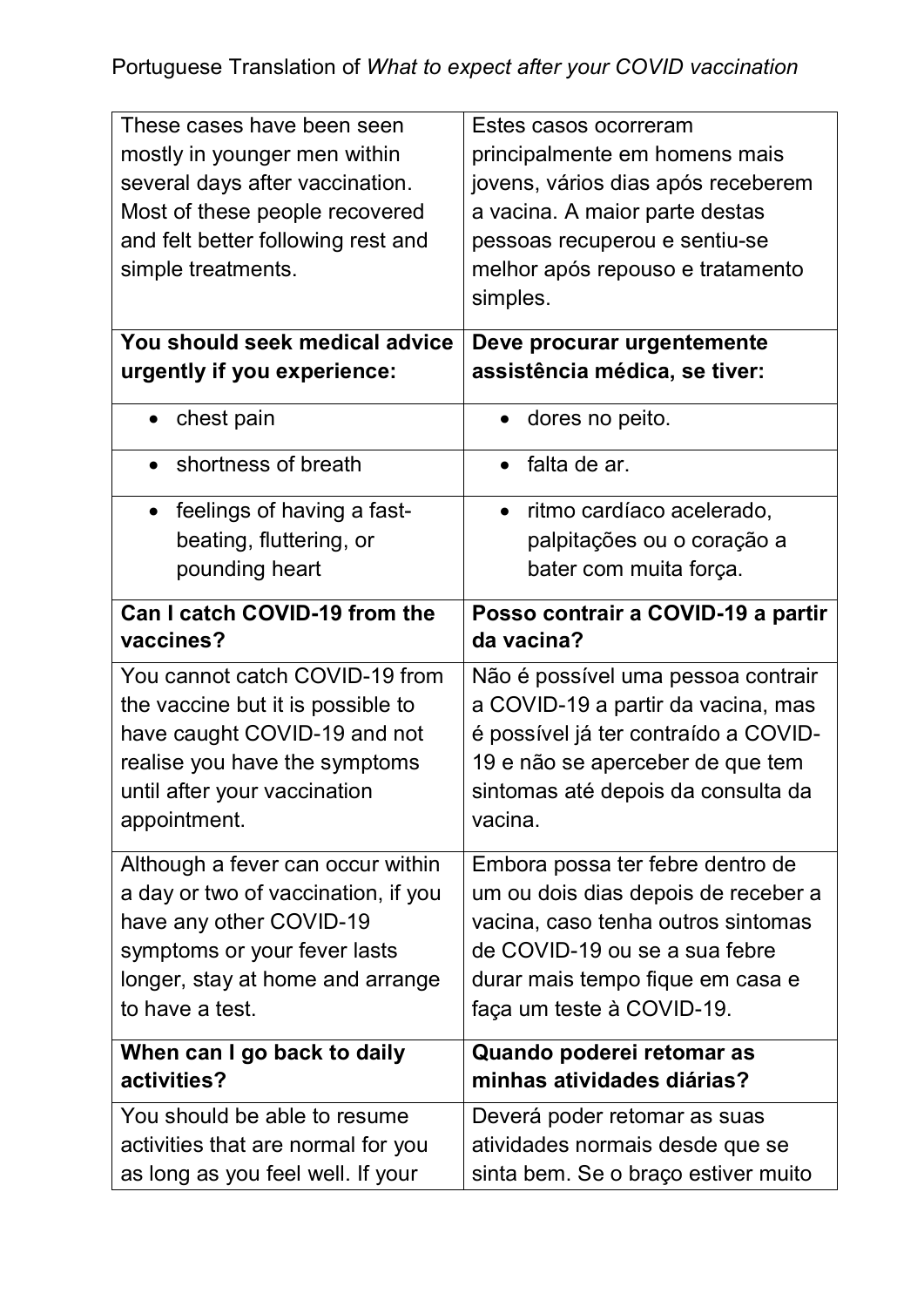| arm is particularly sore, you may<br>find heavy lifting difficult. If you<br>feel unwell or very tired you should<br>rest and avoid operating<br>machinery or driving.                                                                                                                                                                                                                                                                        | dorido, poderá ter dificuldade a<br>levantar objetos. Se se sentir doente<br>ou muito cansado(a), deve<br>descansar e evitar operar máquinas<br>ou conduzir.                                                                                                                                                                                                                                                                                                                                                                                                             |
|-----------------------------------------------------------------------------------------------------------------------------------------------------------------------------------------------------------------------------------------------------------------------------------------------------------------------------------------------------------------------------------------------------------------------------------------------|--------------------------------------------------------------------------------------------------------------------------------------------------------------------------------------------------------------------------------------------------------------------------------------------------------------------------------------------------------------------------------------------------------------------------------------------------------------------------------------------------------------------------------------------------------------------------|
| Will the vaccine protect me?                                                                                                                                                                                                                                                                                                                                                                                                                  | A vacina vai proteger-me?                                                                                                                                                                                                                                                                                                                                                                                                                                                                                                                                                |
| The COVID-19 vaccines that you<br>have had have been shown to<br>reduce the chance of you suffering<br>from COVID-19 disease.                                                                                                                                                                                                                                                                                                                 | Está provado que a vacina contra a<br>COVID-19 que recebeu reduz as<br>probabilidades de adoecer com<br>COVID-19.                                                                                                                                                                                                                                                                                                                                                                                                                                                        |
| It may take a few weeks from the<br>first dose for your body to build up<br>protection. Your body should<br>respond more quickly (after a few<br>days) after any additional doses.<br>Like all medicines, no vaccine is<br>completely effective, so you<br>should continue to take<br>recommended precautions to<br>avoid infection. Some people may<br>still get COVID-19 despite having<br>a vaccination, but this should be<br>less severe | Poderá levar algumas semanas<br>depois de receber a primeira dose<br>da vacina até que o seu corpo<br>desenvolva proteção. O seu corpo<br>deverá responder mais rapidamente<br>(dentro de alguns dias) depois das<br>doses de reforço. Como acontece<br>com todos os medicamentos, não há<br>nenhuma vacina que seja totalmente<br>eficaz, por isso deve continuar a<br>tomar as precauções recomendadas<br>para evitar infeção. Algumas<br>pessoas continuam a poder adoecer<br>com a COVID-19 apesar de<br>receberem a vacina, mas a doença<br>deverá ser menos grave. |
| What can I do after I have had<br>the vaccine?                                                                                                                                                                                                                                                                                                                                                                                                | O que posso fazer depois de<br>receber a vacina?                                                                                                                                                                                                                                                                                                                                                                                                                                                                                                                         |
| The vaccine cannot give you<br>COVID-19 infection, and a full<br>course will reduce your chance of<br>becoming seriously ill. It will help<br>to reduce the risk of you passing<br>on the virus. So it is important to                                                                                                                                                                                                                        | Não é possível contrair a COVID-19<br>através da vacina, e ao tomar as<br>doses todas reduzirá a probabilidade<br>de adoecer gravemente. Ajudará a<br>reduzir a probabilidade de<br>transmissão do vírus. Por<br>conseguinte, é importante continuar                                                                                                                                                                                                                                                                                                                     |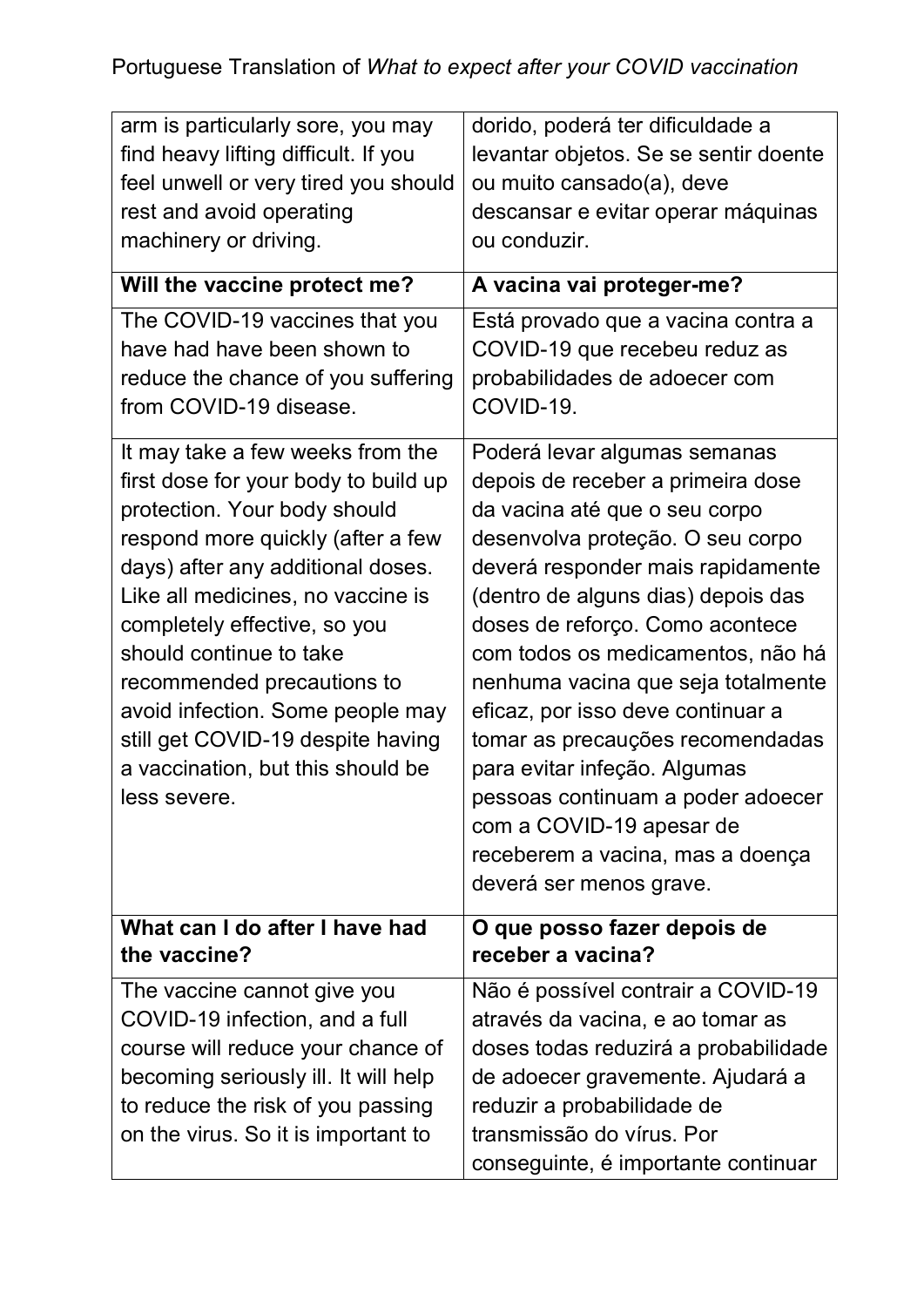| continue to follow current national                                                                                                                                     | a seguir as orientações atuais a                                                                                                                                                            |
|-------------------------------------------------------------------------------------------------------------------------------------------------------------------------|---------------------------------------------------------------------------------------------------------------------------------------------------------------------------------------------|
| guidance.                                                                                                                                                               | nível nacional.                                                                                                                                                                             |
| To protect yourself and your                                                                                                                                            | Para se proteger a si e à sua                                                                                                                                                               |
| family, friends and colleagues                                                                                                                                          | família, amigos e colegas,                                                                                                                                                                  |
| you must still:                                                                                                                                                         | continua a ter de:                                                                                                                                                                          |
| wear a face covering where                                                                                                                                              | usar uma cobertura facial                                                                                                                                                                   |
| advised                                                                                                                                                                 | quando solicitado.                                                                                                                                                                          |
| practise social distancing                                                                                                                                              | cumprir o distanciamento<br>social.                                                                                                                                                         |
| wash your hands carefully                                                                                                                                               | lavar as mãos cuidadosamente                                                                                                                                                                |
| and frequently                                                                                                                                                          | com frequência.                                                                                                                                                                             |
| open windows to let fresh air                                                                                                                                           | abrir as janelas para deixar                                                                                                                                                                |
| $\bullet$                                                                                                                                                               | $\bullet$                                                                                                                                                                                   |
| in                                                                                                                                                                      | entrar ar fresco.                                                                                                                                                                           |
| follow the current guidance                                                                                                                                             | seguir as orientações atuais                                                                                                                                                                |
| $\bullet$                                                                                                                                                               | $\bullet$                                                                                                                                                                                   |
| at www.gov.uk/coronavirus                                                                                                                                               | em www.gov.uk/coronavirus.                                                                                                                                                                  |
|                                                                                                                                                                         |                                                                                                                                                                                             |
| Vaccination, helping to protect                                                                                                                                         | Vacinação, para ajudar a proteger                                                                                                                                                           |
| those most vulnerable.                                                                                                                                                  | os mais vulneráveis.                                                                                                                                                                        |
| If you need more information on<br>the COVID-19 vaccination please<br>visit: www.nidirect.gov.uk/covid-<br><b>vaccine</b>                                               | Para mais informações sobre a<br>vacina para a COVID-19, consulte:<br>www.nidirect.gov.uk/covid-vaccine                                                                                     |
| Information correct at time of<br>publication. For the latest version<br>of this leaflet and alternative<br>formats visit the PHA website<br>www.publichealth.hscni.net | Informação correta à data de<br>publicação. Para obter a versão<br>mais recente deste folheto<br>informativo e formatos alternativos,<br>visite o site da PHA<br>www.publichealth.hscni.net |
| Published September 2021 by the                                                                                                                                         | Publicado em setembro de 2021                                                                                                                                                               |
| Public Health Agency.                                                                                                                                                   | pela Public Health Agency.                                                                                                                                                                  |